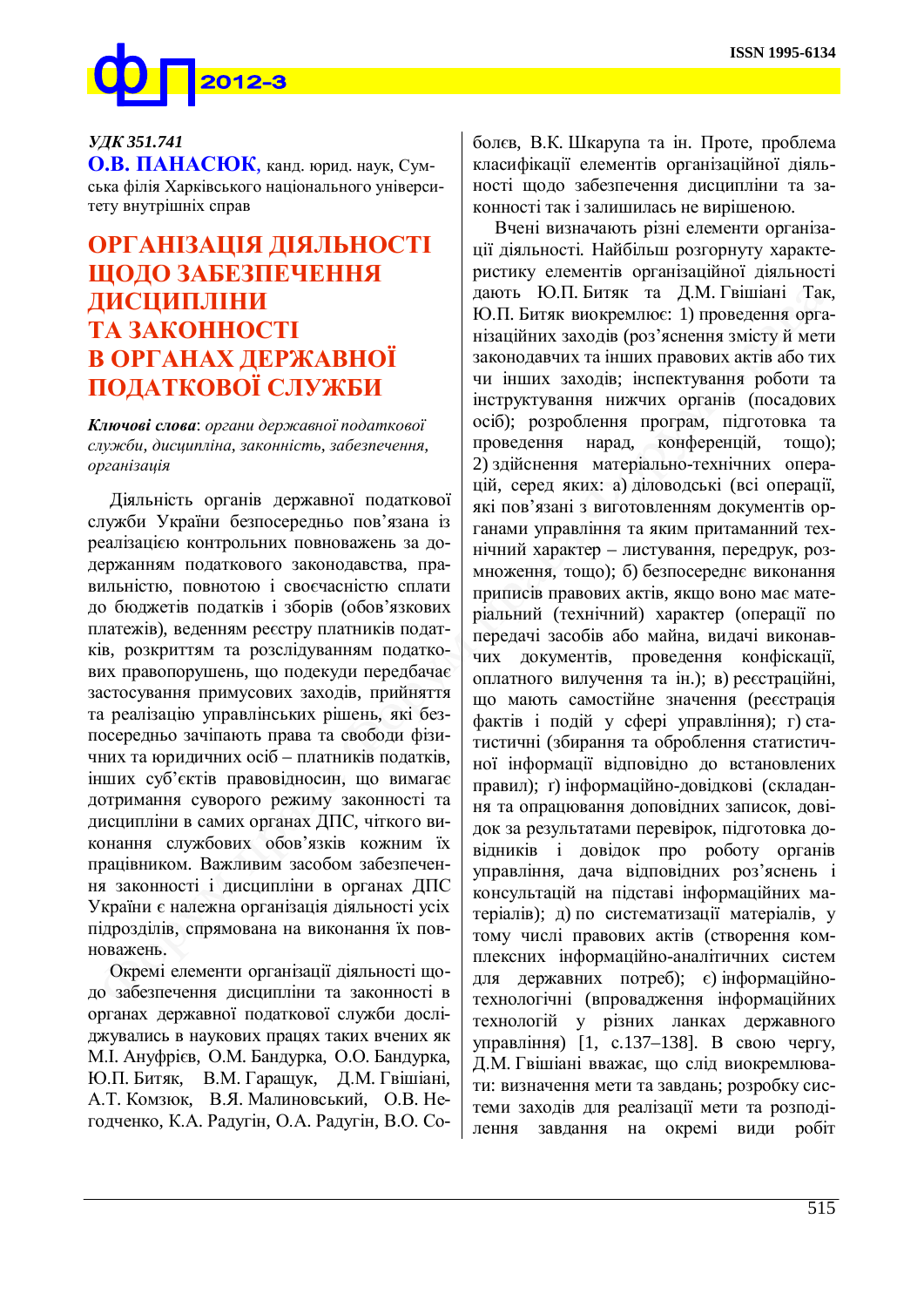

усередині організації; інтеграцію окремих видів робіт у відповідних підрозділах, які могли б їх координувати різними засобами, включаючи і формальну ієрархічну структуру; мотивацію, взаємодію, поведінку, погляди членів організації, які частково визначаються заходами, спрямованими на реалізацію її цілей, а частково носять випадковий, особистий характер; прийняття рішень, інформаційні потоки, контроль, заохочення і стягнення; єдину організаційну систему, яка розуміється не як особлива, додаткова ознака, а як внутрішня узгодженість, що має бути досягнутою між усіма вказаними елементами організації [2, с.185].

В.М. Плішкін серед елементів організаційної діяльності виділяє: створення конкретних соціальних систем (формування їх функціональної та організаційної структур); обгрунтування штатної чисельності; підбір та розстановку кадрів; інформаційне, матеріальнотехнічне та фінансове забезпечення; взаємодію [3, с.97]. В.М. Гаращук, аналізуючи організацію контрольно-наглядової діяльності, до елементів організаційного забезпечення відносить: вибір об'єкта контролю; визначення завдань та цілей контролю; визначення форм та методів контролю; підбір кадрів контролерів відповідної кваліфікації; технічне та фінансове оснащення суб'єкта контролю; визначення оптимальних строків проведення контрольно-наглядових дій; прогнозування очікуваної ефективності роботи контролерів; визначення (за наявності підстав) порядку взаємодії різних контролюючих та правоохоронних органів [0, с.326–327].

А.А. Стародубцев до основних методів (способів) забезпечення дисципліни в органах внутрішніх справ відносить: а) створення належних умов для виконання службових обов'язків; б) виховання у осіб рядового і начальницького складу високих моральних та ділових якостей, свідомого ставлення до виконання службових обов'язків; в) повсякденьну вимогливість начальників до підлеглих, постійну турботу про них, виявлення поваги до їх гідності, забезпечення соціальної справедливості; г) застосування засобів переко-

нання та заохочення (стимулювання); д) застосування до порушників службової дисципліни заходів державного примусу [5, с.65].

На нашу думку, організаційна діяльність щодо забезпечення законності і дисципліни в органах державної податкової служби України включає в себе внутрішньоорганізаційну та зовнішньоорганізаційну діяльність. Зовнішньоорганізаційна діяльність знаходить своє втілення в прийнятті загальнодержавних нормативно-правових актів щодо підтримання дисципліни та законності в державі взагалі та в органах державної влади серед державних службовців зокрема. Змістом такої діяльності є: прийняття законів; розробка концепцій та програм; співпраця урядових організацій з підрозділами ДПС України щодо вдосконалення діяльності останньої; забезпечення виконання рішень державних програм щодо подолання проявів порушень дисципліни та законності в державній службі; участь представників ДПС України в роботі над законопроектами та в законотворчій діяльності; звітування перед громадськістю щодо стану протидії порушенням дисципліни та законності в органах державної податкової служби; тощо.

Зовнішньоорганізаційна діяльність щодо забезпечення законності і дисципліни в органах державної податкової служби України, на відміну від внутрішньоорганізаційної, здійснюється всіма органами державної влади в країні.

В свою чергу, до внутрішньоорганізаційної діяльності слід відносити: проведення нарад, обговорень, перевірок, розробку проектів планів, прогнозів, програм, методичних рекомендацій, здійснення заходів щодо підвищення якості та ефективності управлінської праці [6, с.278] в підрозділах державної податкової служби. Також до такої діяльності, на думку Д.М. Бахраха, можна віднести: доведення управлінського рішення до відома виконавців; роз'яснення цілей і значення запланованих заходів; декомпозицію команд – переклад загальних завдань у конкретні функції – у підфункції, підфункцій – у посадові обов'язки; проведення різноманітних організаційно-масових заходів, а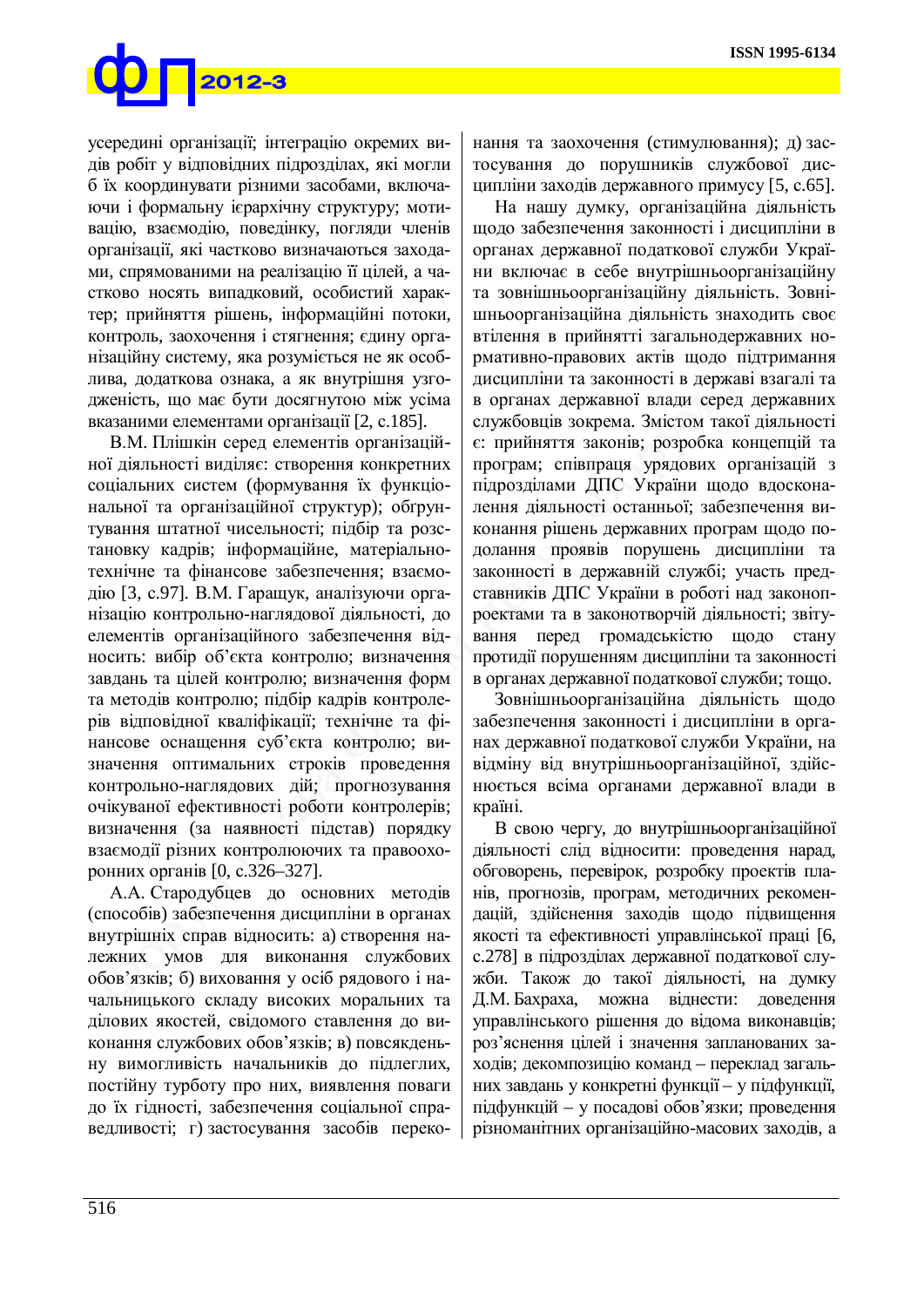

також таких заходів як підбір, розстановка і навчання кадрів, фінансування, виділення необхідних матеріалів та устаткування; забезпечення належної взаємодії [7, с.53].

Отже, внутрішньоорганізаційна діяльність щодо забезпечення законності і дисципліни в органах державної податкової служби України спрямована, насамперед, на організацію та вдосконалення внутрішньої структури органу, на забезпечення конструктивної та дієвої праці особового складу державної податкової служби, а також на розробку дієвих механізмів протидії порушенням дисципліни та законності. Такий вид діяльності, як правило, у більшій мірі покладається на керівний склад ДПС України.

Беручи до уваги вищевикладене, вважаємо доцільним до елементів внутрішньоорганізаційної діяльності щодо забезпечення законності і дисципліни в органах державної податкової служби України віднести:

1) прийняття управлінських рішень щодо заходів з дотримання дисципліни та законності;

2) забезпечення виконання рішень;

3) інформаційне забезпечення особового складу ДПС України щодо стану виконання заходів по дотриманню дисципліни та закон-HOCTI;

4) проведення службових занять з забезпечення дисципліни та законності;

5) складання заліків з дисципліни та закон-HOCTI:

6) планування роботи з особовим складом по дотриманню дисципліни та законності;

7) методичну роботу;

8) підготовку та проведення нарад, конференцій та інших масових заходів.

Зважаючи на викладене вище, слід відзначити, що основними організаційними напрямками зміцнення дисципліни і законності в ДПС України можуть бути наступні:

– постійне проведення роз'яснювальної роботи серед особового складу органів та підрозділів державної податкової служби щодо відповідальності працівників за вчинення протиправних дій та порушення службової і трудової дисципліни;

- вдосконалення системи заходів щодо підбору та розстановки кадрів з метою унеможливлення прийняття на службу осіб, схильних до протиправних вчинків;

- розроблення, з урахуванням досвіду забезпечення дисципліни та законності в інших правоохоронних органах, науково-практичних рекомендацій щодо профілактичних дій по протидії порушенням законності та дисципліни:

- розроблення методики (механізму) проведення службових перевірок за фактами порушення чинного законодавства, службової та трудової дисципліни;

- вдосконалення діяльності керівної ланки ДПС України щодо опрацювання інформації про факти корупційних діянь серед працівників державної податкової служби;

- підвищення персональної відповідальності керівників усіх рівнів за стан дисципліни і законності;

- організація проведення наукових досліджень по зміцненню дисципліни та законності в діяльності ДПС України;

- коригування перспективних та поточних планів діяльності підрозділів Державної податкової служби з метою включення до них окремого підрозділу, спрямованого на вирішення проблем забезпечення законності в діяльності структурних підрозділів ДПС України;

- продовження роботи, спрямованої на очищення лав Державної податкової служби від працівників, які порушують службову дисципліну, трудову дисципліну і законність, допускають вчинки, несумісні з перебуванням на службі, порушують законні права і своболи платників полатків, зловживають службовим становищем;

– під час організації проведення технічних занять з особовим складом, а також під час перепідготовки та підвищення кваліфікації першочергове значення надавати питанням зміцнення дисципліни і законності, особливу увагу звертати на вироблення в особового складу практичних навичок та вмінь забезпечення законності та дисципліни під час виконання службових завдань.